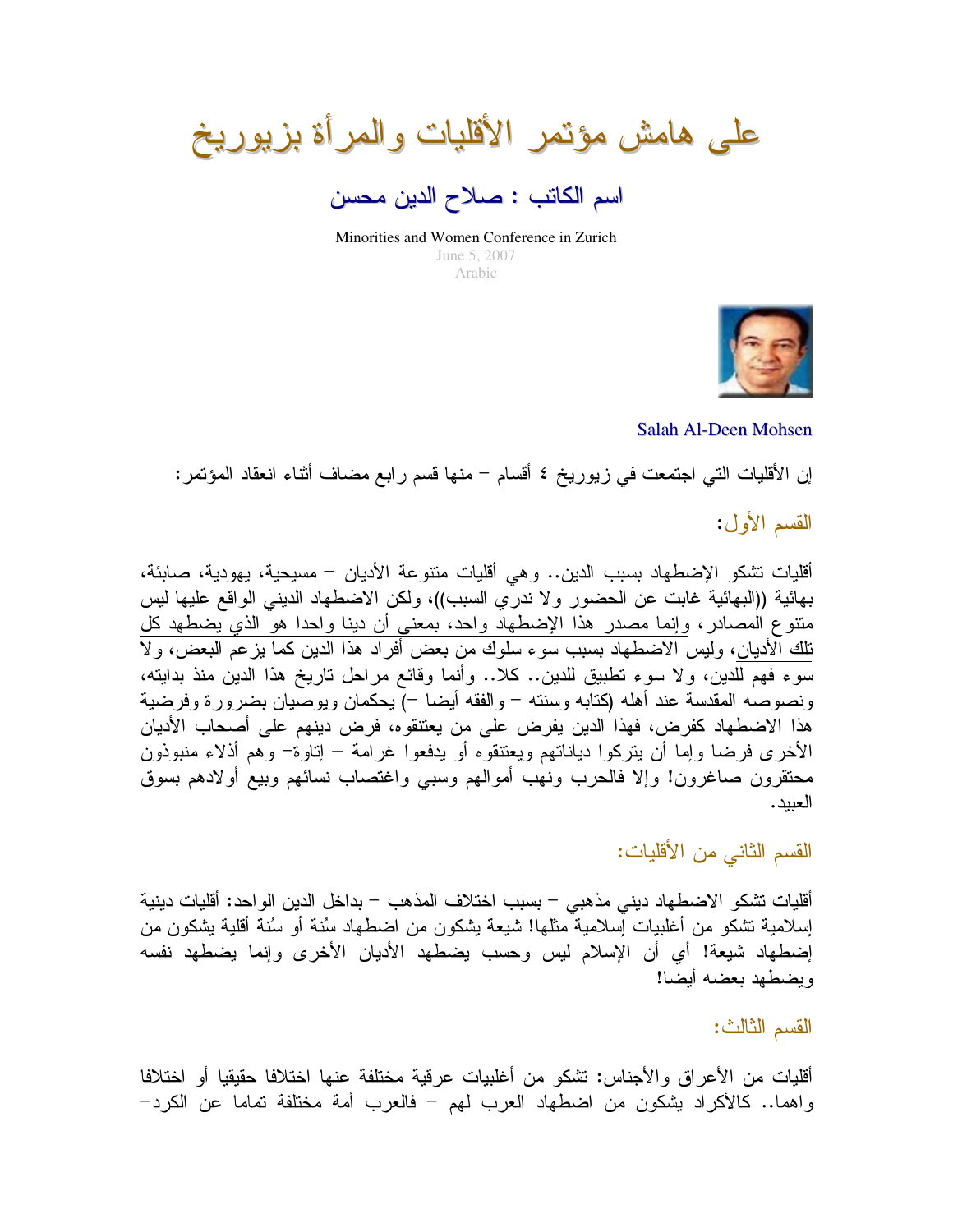والأمازيغ الذين يشكون اضطهاد العرب المتعوربين. وجنوب السودان يشكو من شماله العرببي – المتعورب بمعنى أصح – ! والمصريون المسيحيون يشتكون من أشقائهم المصريين الذين تعورب أجدادُهم لسانا ودينا بفعل السيف والجزية، ويظنون أنفسهم عربا ويغنون أمجاد يا عرب أمجاد! ويضطهدون اشقاءهم وينكرون عليهم حقهم إن قالوا نحن مصريين فراعنة ولسنا عربا.

وهناك أقلية عرقية لم يحضر لها ممثل لشدة البطش والخوف، ولاتقاء مزيد من البطش فيما لو علا صوت نلك الأقلية في مؤتمر دولي... فالنوبيون في السودان ومصر يشكون الاضطهاد، ولكنهم لا يقوون على الجهر بالشكوى في الخارج، ومن يجرؤ على الشكوى منهم فقد بنبرى له واحد من نفس الأقلية ليكذبه إما خوفا عليهم من مزيد من الاضطهاد من قبل السلطة بسبب الشكوى بالخارج! وإما خيانة منه لقضية وألام شعبه لكونه يعمل في خدمة السلطة ضد أهله..! وفي مؤتمر سابق حضر من قبل وتكلَّم عن مظالم النوبيين الأديب النوبي المصري "حجاج أدول" ولكنه غاب عن الحضور في ذاك المؤتمر.. ولعله لم يَسلم في المرة السابقة من الهجوم عليه والإساءة إليه سواء من النظام القامع لحقوق الإنسان والأقليات عموما، أو من الخوف أو الخونة النو ببين أنفسهم!

عرفنا أن كافة المضطهدين دينيا بالشرق الأوسط وشمال أفريقيا الذين علت أصواتهم بالمؤتمر أنما يقف خلف اضطهادهم دين واحد ولا غيره وهو: الدين الحنيف –الشديد الحنافة –.. ! الدين العرباوي.. فمن يقف وراء اضطهاد الأعراق والأجناس..؟ في رأينا لو كان هناك نسامحا دينيا بتلك المنطقة.. لما كان هناك ثمة وجود يذكر للاضطهاد أو النطهير العرقبي.. واللا نسامح الدينبي الذي يقود للاضطهاد والتطهير العرقي البشع، <u>مصدره دين واحد لا غيره</u>، وهو نفس الدين الذي جاءت الأقليات الدينية إلى هذا المؤتمر لتشكو منه ومن فظائع أفعاله النكراء اللا إنسانية.. هو نفسه هذا الدين الذئب الذي يعقر أصحاب الأديان الأخرى، ويوسوس لعقر الأقليات من الأجناس والأعراق الأخرى وينفث كما النفاثات في العقد(!) موحيا باضطهاد الأقليات العرقية: الدين العرباوي..

القسم الرابع: المرأة

وكذلك الحال بالنسبة للمر أة التي أدرجت في قائمة حساب وبيان المؤتمر ، دون سابق إعداد.. فإن مشكلتها واضطهادها ومعاناتها ونكبيلها بالحجاب والنقاب دون الرجل، والدعوة إلى حبسها في البيت دون الرجل وعدم الخروج بغير إذنه، واعتبارها نجسة تفسد الصلاة والوضوء شأنها شأن الكلب والحمار والغائط! ، وتصغيرها بنصف ميراث ونصف شهادة، وحق الزوج في الزواج عليها دون حقها في الزواج عليه! واعتبارها ناقصة عقل ودين <u>واعتبار عقلها ليس في رأسها</u> وإنما في فرجها!.. كل نلك البذاءات واللا إنسانيات والمظالم في حق المرأة – وغيرها، الكثير – إنما يقف وراءها بالأساس دين واحد.. هو نفس الدين المتسبب في عذاب وشقاء الأقليات الثلاث السابق ذكر ها: الدين الحنيف، الشديد الحنافة.. (!)

أي أن كل الأقليات التي حضرت المؤتمر لترفع شكاواها وألامها من الاضطهاد الواقع عليها، كل أنواع تلك الأقليات ومعها المرأة، إنما مصدر اضطهادها في الحقيقة هو مصدر واحد ذو وجهين، ممكن أن نقول: العروبة ودينها – إسلامها – وممكن أن نقول: الإسلام وعروبته..!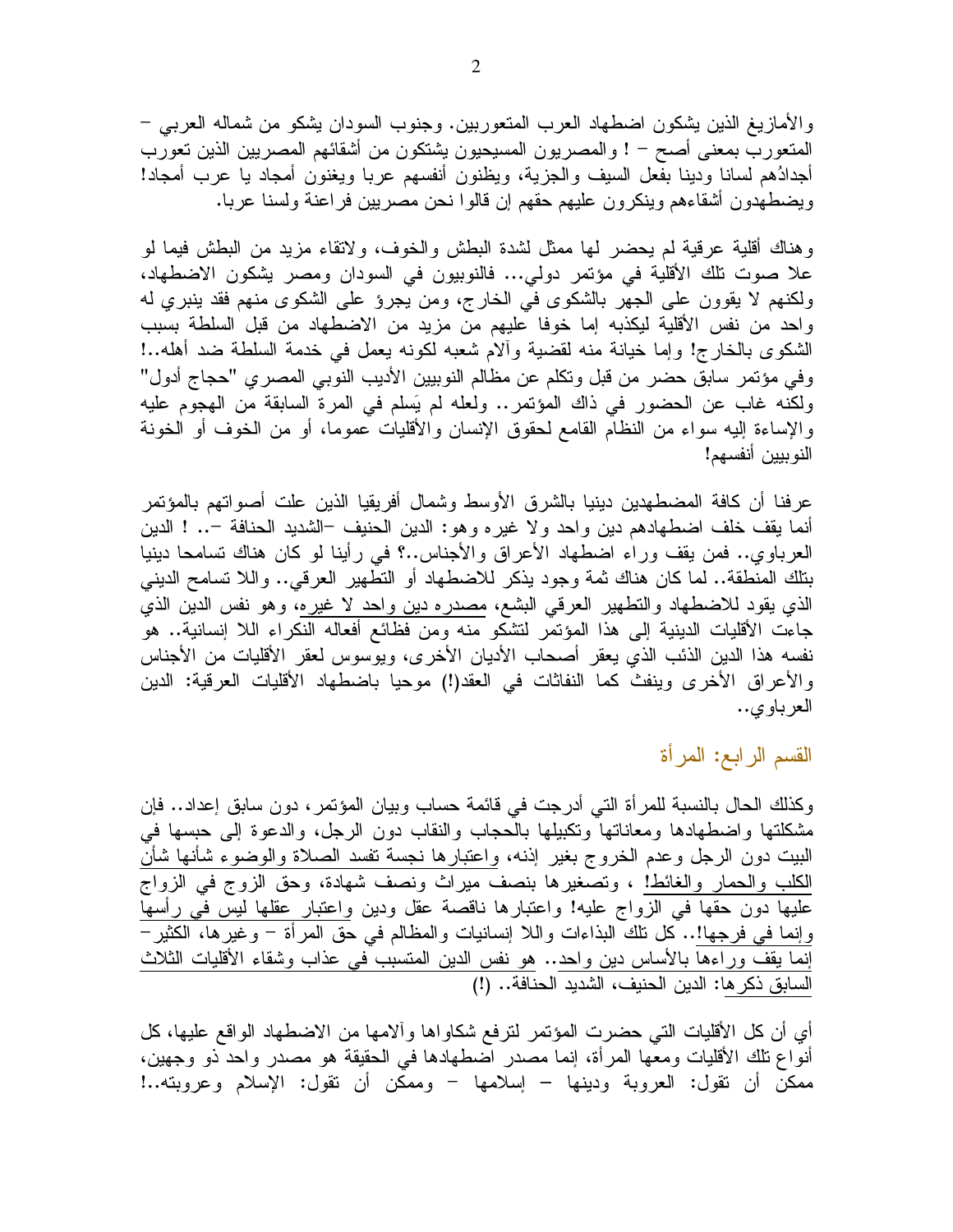.. نعم كل مشاكل وقلاقل ومأسى نلك الأقليات والمرأة – بل والأغلبيات أيضا بنلك المنطقة في حقيقة الأمر – إنما يقف وراء اضطهادها وشقائها: الإسلام والعروبة..

وهذا ما حثنا من قبل إلى الدعوة لإنشاء جمعية باسم:

"جمعية التحرير الثقافي للشعوب ضحايا العروبة"

ونشرنا نلك الدعوة كمقال بالمواقع التي ننشر بها مقالاتنا ومنها الحوار المتمدن:

http://www.rezgar.com/debat/show.art.asp?aid=87646

ونص الدعو ة لمن يتعذر ً عليه الوصول إليها عن طريق الر ابط أعلاه: جمعية التحرير الثقافي للشعوب ضحايا العروبة [صلاح الدين محسن ـ جمعية التحرير ]

> صلاح الدين محسن salahmohssein@hotmail.com

+++++++++++++++++++++++++

الحوار المتمدن - العدد: ١٨١٥ - ٢٠٠٧ / ٢ / ٣

(إلى الأخوة المثقفين الأحرار بنلك الشعوب، ندعوكم لتأسيس هذه الجمعية وبيانها المقترح كالآتي):

نحن المثقفين الأحرار أبناء الشعوب الناطقة بالعربية، والممندة من العراق حتى المغرب، أدركنا أن سر تخلف بلادنا وتأخر شعوبنا عن النهضة الحديثة عامة بما في ذلك حقوق الانسان والحريات.. إنما يرجع إلى عقيدة قديمة حملتها إلينا وفرضتها على أجدادنا أمة غير متحضرة جاء <u>رجالها المسلحون بالسيوف من الصحراء كما الجراد</u>، وفي غفلة من غفلات الزمن وغفوة من غفوات التاريخ فرضوا على أجدادنا وبلادنا لغة أمتهم غير المتحضرة منذ ١٤٠٠ عام مضبي..

وقد أيقنا تمام اليقين نحن مثقفي تلك الدول وأبناء نلك الشعوب، وبصفة المثقفين الأحرار في كل أمة وفي كل عصر هم عقل وضمير أوطانـهم وشعوبـهم.. أن نلك العقيدة التي نبتت ببلاد صـحراء جرداء و من أمة غير ذات حضارة.. نخالف ونناهض نعليمانها ونشاريعها كل علوم العصر الحديث.. وأن بلادنا وشعوبنا من المستحيل لمها أن نتهض في ظل وجود عقيدة يقول كتابها المقدس أن الأرض لا ندور ، وأنها محور الكون(!)، وأن الشمس عندما نغرب إنما نغطس في بئر من الطين – في عين حمئة–(!)، وأن المرأة التي هي نصف كل مجتمع وصانعة كل الرجال لا يحق لها سوى نصف الميراث، وشهادتها لا نزيد عن نصف شهادة الرجل الذي ولدته وحضنته وربنه وعلمته وجعلت منه رجلا.. (!)، وأن على المرأة ألا نبرح بيتها.. (!)..، وأن البنوك التي هي عصب الإقتصاد الحديث وقلب وشريان الحياة في عصرنا: هي حرام تبغضه وتجرمه تلك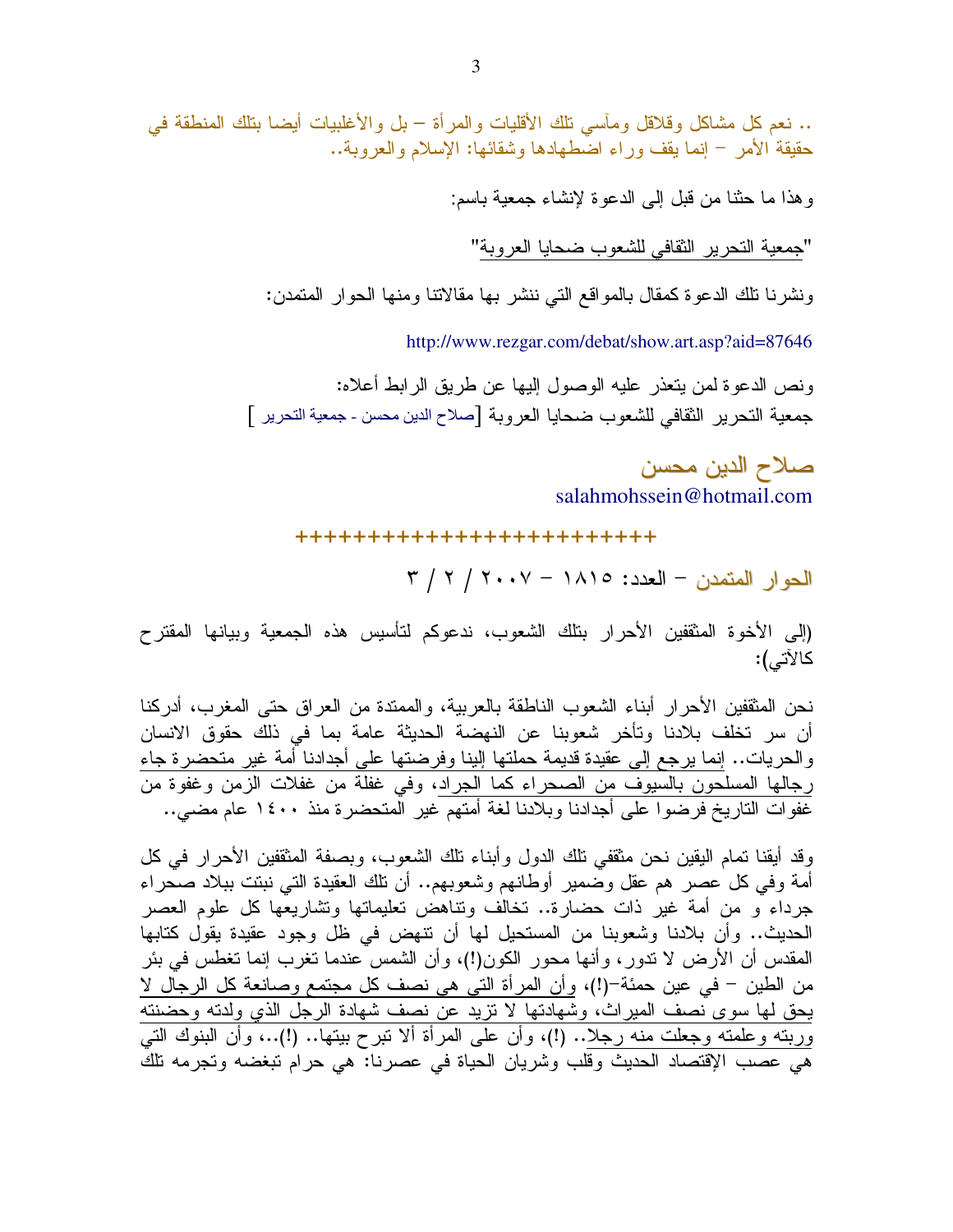نعم.. لقد أدرِكنا وأيقنَّا نحن المثقفين بنلك الدول والشعوب بأن عقيدة بذاك الحال لا يمكن مع وجودها أن نرتقي شعوبنا ولا أن نتقدم بلادنا خطوة واحدة للأمام..

كما أدركنا نحن المثقفين الأحرار بنلك الدول.. ، أن نلك العقيدة العاهة ترتبط تماما بلغة فرضت كما العقيدة على شعوبنا فرضا وبالسيف، وأن العقيدة نقدس نلك اللغة، وأنه لا فكاك بينهما، ولا فكاك لنا من إحداهما دون الخلاص منهما معا..

و من هنا ر أينا أنه لا سبيل لنهو ض بلادنا وشعوبنا وتقدمها إلا بالآتي:

أولا: النحرر والنطهر من نلك العقيدة ولغتها وجهالاتها البدوية العتيقة..

ثانيا: لا بد من إعادة كل شعب من شعوبنا إلى لغة أجداده وإعادة هويته التي سلبها منه المحتل البدوى الصحر اوى لقطع دابر تلك العقيدة المتخلفة الجالبة للتخلف..

ثالثًا: لأننا لا نسعي لعزل شعوبنا وبلادنا عن بعضها البعض ولا نقبل ذلك وإنما نسعى ونحرص على وجود رابط عصري وحضاري بينها.. لذا نرى ونشدد على ضرورة تدريس إحدى اللغات الحية العالمية الأولى في وقت واحد بكل تلك البلاد كلغة ثانية، ولغة دولوين، ندرس بجانب اللغة القومية لكل دولة، من دور الحضانة وحتى الجامعة.. لخلق جيل جديد من نلك الشعوب –من العراق للمغرب – نربط بينه لغة حية عالمية واحدة –لا لغة جهل ونجهيل مقدس! – ومن هنا ينكون رابط مشترك بين تلك الشعوب وبعضها من ناحية وفى نفس الوقت هو رابط بينها وبين العالم المتحضر والحضارة الحديثة من ناحية أخرى بما يمكنها من النهوض واللحاق ببلاد العالم المتحضر ة..

و لأجل تحقيق ذلك ر أينا الآتي:

١ – إنشاء قناة فضائية يكون هدفها:

(أ) تخصيص وقت يوميا لتبصير وتوعية شعوبنا بحقيقة تلك العقيدة وكيف تم نشرها وفرضها بالسيف، والجرائم التي ارتكبت في حق أجدادهم على أيادي البدو الغزاة، وكيف تحولت بعد فرضـها علـي أجدادهم بالقهر والإكراه إلـي: وراثة وعار بورثه جيل لـجيل حتـي وصل إليهم ذاك المير اث العار ، البغيض و المُعَوِّق للنهو ض و المُعطِل لكل محاوٍ لات التحضر و النمدن..!

(ب) تخصيص أوقات يومية لتدريس اللغات القومية لكل من تلك الشعوب

(ج) تخصيص أوقات يومية لتدريس اللغة الحية الأولى – التي يُتفق عليها.

٢ – عمل مؤتمر ومهرجان سنوي لقيادات مثقفي نلك الشعوب لأجل: